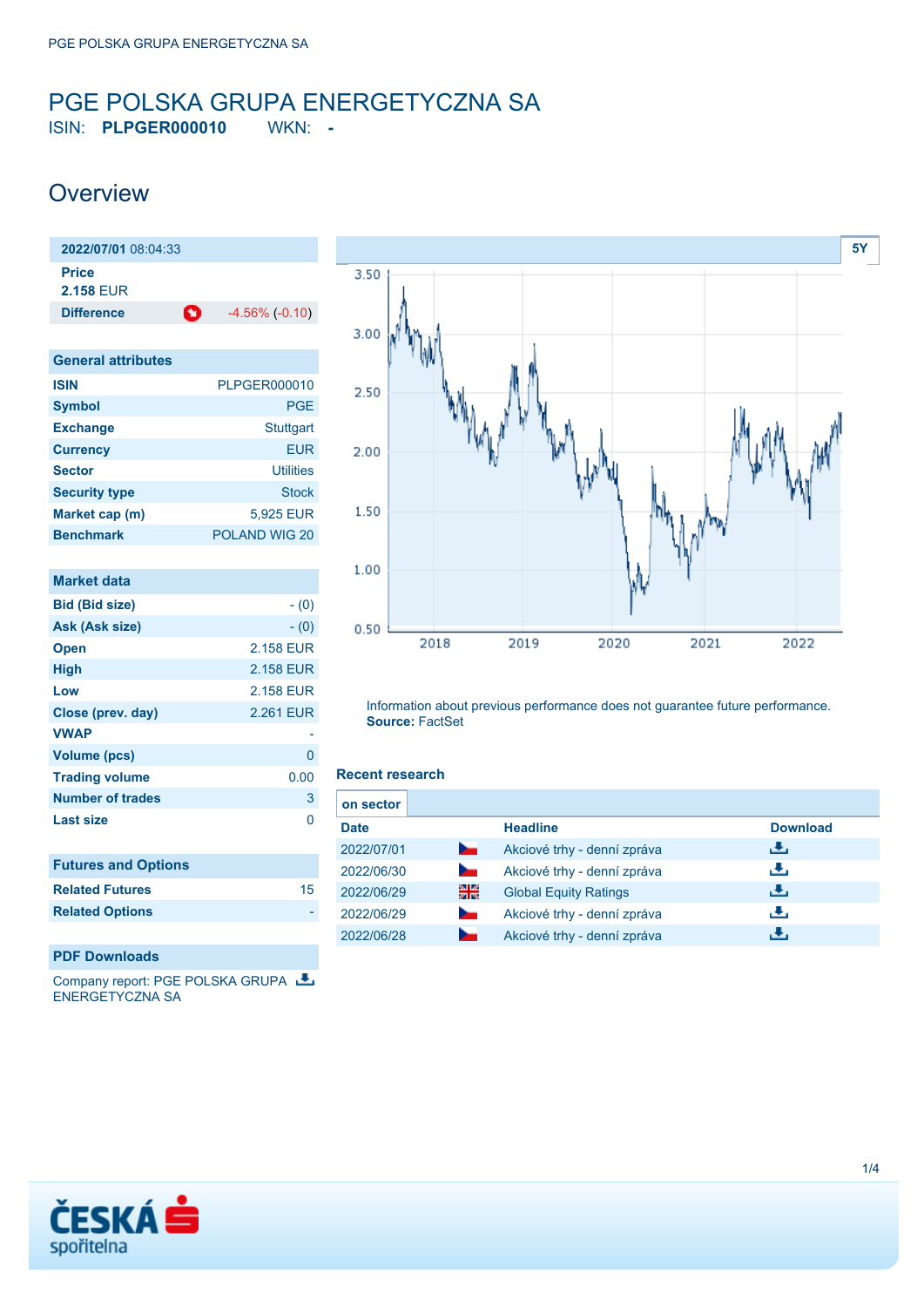# **Details**

**2022/07/01** 08:04:33 **Price 2.158** EUR

**Difference C** -4.56% (-0.10)

| <b>General attributes</b> |                  |
|---------------------------|------------------|
| <b>ISIN</b>               | PLPGER000010     |
| <b>Symbol</b>             | <b>PGE</b>       |
| <b>Exchange</b>           | <b>Stuttgart</b> |
| <b>Currency</b>           | <b>EUR</b>       |
| <b>Sector</b>             | Utilities        |
| <b>Security type</b>      | Stock            |
| Market cap (m)            | 5,925 EUR        |
| <b>Benchmark</b>          | POLAND WIG 20    |

| <b>Market data</b>      |           |
|-------------------------|-----------|
| <b>Bid (Bid size)</b>   | $- (0)$   |
| Ask (Ask size)          | $- (0)$   |
| <b>Open</b>             | 2.158 EUR |
| <b>High</b>             | 2.158 EUR |
| Low                     | 2.158 EUR |
| Close (prev. day)       | 2.261 EUR |
| <b>VWAP</b>             |           |
| Volume (pcs)            | 0         |
| <b>Trading volume</b>   | 0.00      |
| <b>Number of trades</b> | 3         |
| Last size               | n         |

| <b>Performance and Risk</b> |           |           |          |
|-----------------------------|-----------|-----------|----------|
|                             | 6m        | 1Y        | 3Υ       |
| <b>Perf</b> (%)             | $+25.32%$ | $+10.58%$ | $-3.01%$ |
| Perf (abs.)                 | $+0.44$   | $+0.21$   | $-0.07$  |
| <b>Beta</b>                 | 0.99      | 1.03      | 1.21     |
| <b>Volatility</b>           | 63.87     | 59.86     | 66.79    |



Information about previous performance does not guarantee future performance. **Source:** FactSet

| <b>Price data</b>                           |                        |
|---------------------------------------------|------------------------|
| Ø price 5 days   Ø volume 5 days (pcs.)     | $2.264$ EUR $(0)$      |
| Ø price 30 days   Ø volume 30 days (pcs.)   | 2.217 EUR (202)        |
| Ø price 100 days   Ø volume 100 days (pcs.) | 1.998 EUR (89)         |
| Ø price 250 days   Ø volume 250 days (pcs.) | 1.942 EUR (61)         |
| <b>YTD High   date</b>                      | 2.347 EUR (2022/06/21) |
| <b>YTD Low   date</b>                       | 1.340 EUR (2022/02/25) |
| 52 Weeks High   date                        | 2.347 EUR (2022/06/21) |
| 52 Weeks Low   date                         | 1.340 EUR (2022/02/25) |

| <b>Arbitrage views</b>                                          |                |                   |                      |                                 |                            |
|-----------------------------------------------------------------|----------------|-------------------|----------------------|---------------------------------|----------------------------|
| Exchange $\vert \frac{1}{2} \vert$                              | <b>Date</b>    | <b>Time Price</b> |                      | <b>Trading</b><br>volume (mio.) | <b>Number of</b><br>trades |
| Tradegate                                                       | 2022/<br>07/01 |                   | 22:02 2.338 EUR 0.00 |                                 | 1                          |
| Stuttgart                                                       | 2022/<br>07/01 |                   | 08:04 2.158 EUR 0.00 |                                 | 3                          |
| <b>Munich</b>                                                   | 2022/<br>07/01 |                   | 08:03 2 294 FUR 0.00 |                                 |                            |
| <b>London Stock Exchange</b><br><b>European Trade Reporting</b> | 2022/<br>07/01 |                   | 16:50 11.97 PLN      | 0.OO                            | 1                          |
| Frankfurt                                                       | 2022/          |                   | 08:03 2.235 EUR 0.00 |                                 |                            |

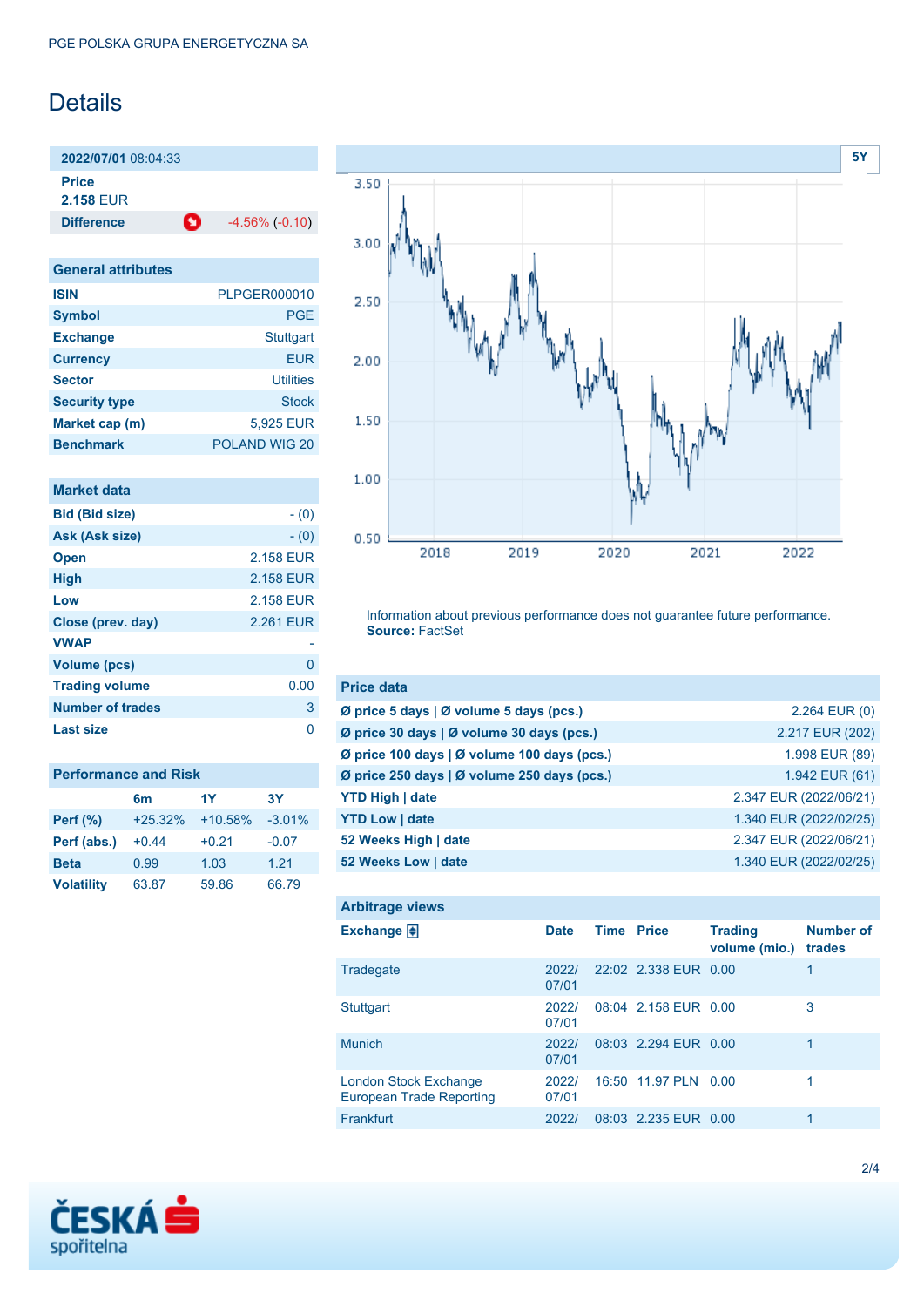|               | 07/01 |                            |  |
|---------------|-------|----------------------------|--|
| <b>Berlin</b> | 07/01 | 2022/ 08:03 2.235 EUR 0.00 |  |